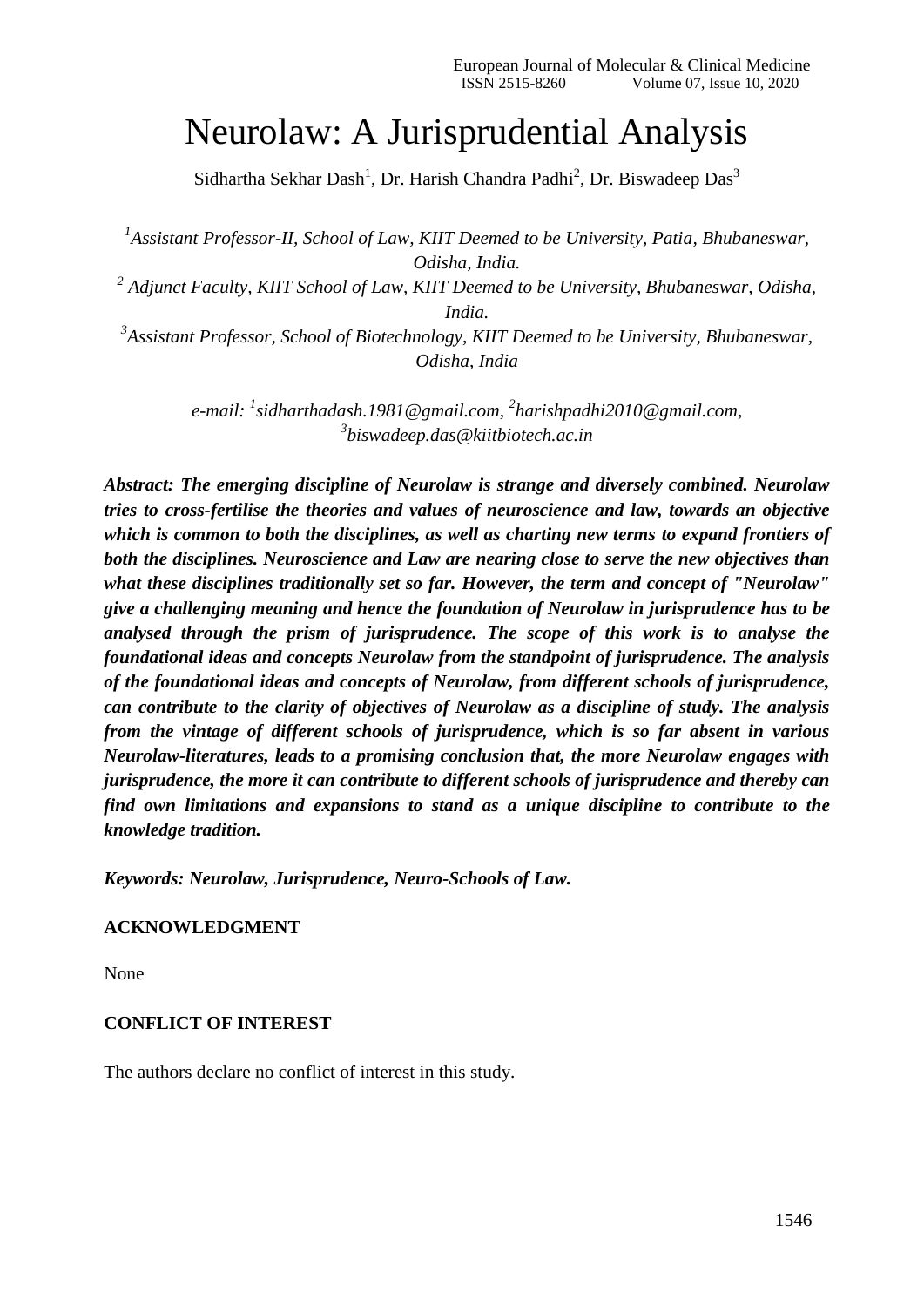# **1. INTRODUCTION**

Neuroscience and Law are seemingly unrelated disciplines. At a certain period in history law and sociology were two distinctive disciplines. However later on they find a convergence due to the necessity of understanding and development of new theories in each discipline. Expansion of a discipline is evitable. It is by necessity and compulsion of expansion of the subject matter itself diversified branches of knowledge come together. In the evolution of a discipline, it leans towards diversified subjects that are seemingly unrelated. They also find a common ground to fertilise together and grow together, to shape and reshape their future. Such is true for Neuroscience and Law, which, perhaps conveniently termed as Neurolaw. "Nowadays, we are witnessing the increasing scholarly attention to neuroscience achievements in the context of the law" [1]. So, both these disciplines have to go through the throes of exchanges of ideas, linguistic pattern and thoughts of knowledge to mature themselves to serve the purpose of Neurolaw. The necessity is such that the understanding of neuroscience dimension which has implications with the law seems inevitable. Therefore, a jurisprudential analysis of the Neurlaw is not only is necessary but also is impending for law, though Neurolaw has claimed to reach the second generation, so far.

# **2. ABOUT NEUROSCIENCE**

Scientists have made significant improvement in understanding the human brain, its functions, and malfunctions. The scientific study of the nervous system, neuroscience, has made a revolution in medical practices. ―The term *neuroscience* was coined by Francis O. Schmitt in 1962, which is the year proposed by some historians as the birth of contemporary neuroscience‖ [2]. –Neuroscience is a branch of biology. Neuroscience has traditionally been classed as a subdivision of biology‖ [ 3]. It is currently an interdisciplinary science that collaborates with other fields. Neuroscience shows an understanding of how the nervous system works. ―Neuroscience is the scientific study of the nervous system‖[4]. ―Neuroscience is the scientific study of the nervous system and the brain‖ [5]. ―Neuroscience examines the structure and function of the human brain and nervous system [6]. –Neuroscience, also known as Neural Science, is the study of how the nervous system develops, its structure, and what it does. Neuroscientists focus on the brain and its impact on behavior and cognitive

functions. Not only is neuroscience concerned with the normal functioning of the nervous system, but also what happens to the nervous system when people have neurological, psychiatric and neurodevelopmental disorders‖[7].

# **2.1 On Cognitive Neuroscience:**

**"**Cognitive neuroscience is the scientific field that is concerned with the study of the biological processes and aspects that underlie cognition, with a specific focus on the neural connections in the brain which are involved in mental processes‖[8]. ―Cognitive neuroscience is an interdisciplinary area of study that has stemmed from neuroscience and psychology‖[9]. Medical Definition of cognitive neuroscience states as  $-(n)$  a branch of neuroscience concerned with the biological processes of the nervous system which form the basis of cognitive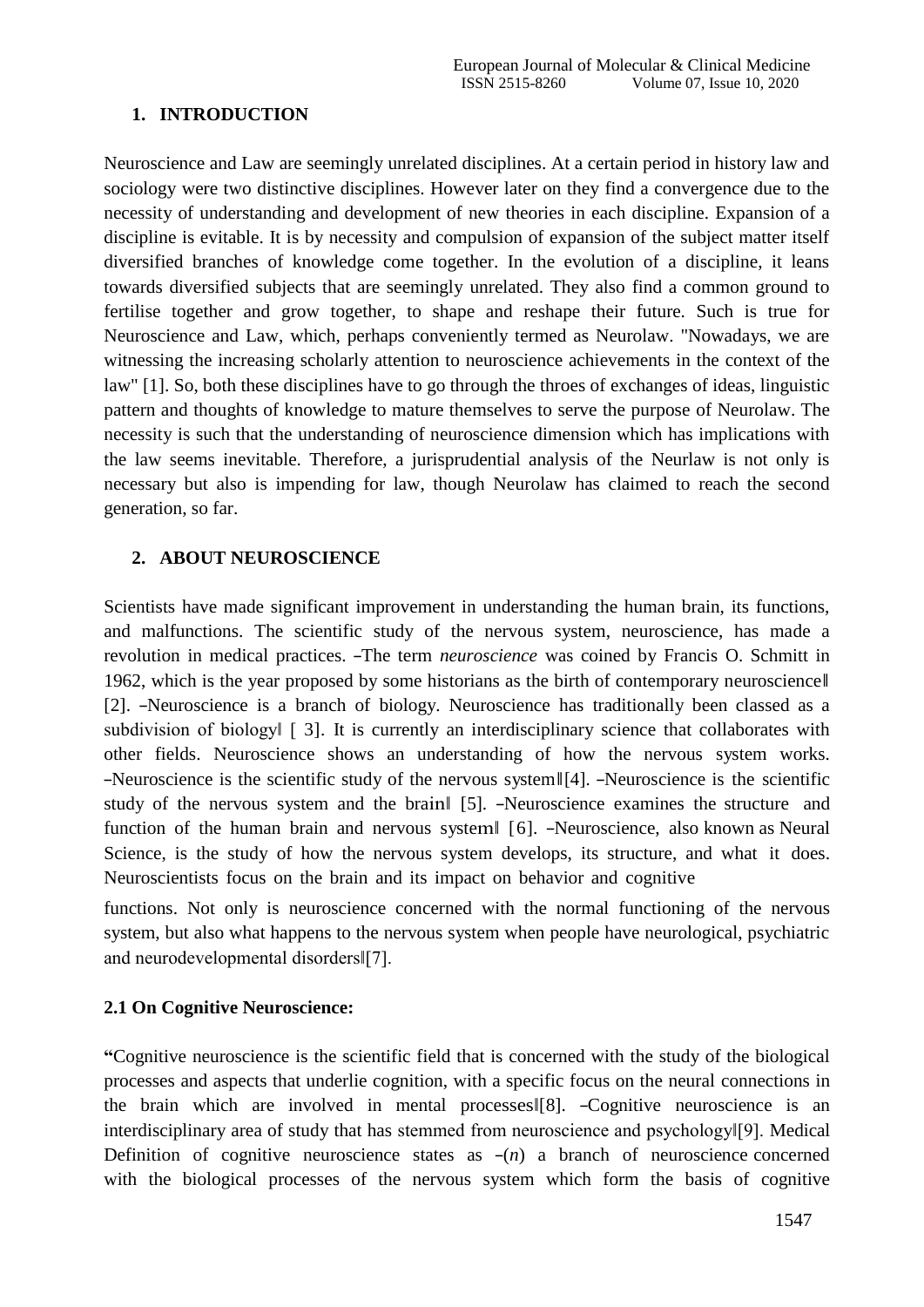functioning'[10]. –It addresses the questions of how cognitive activities are affected or controlled by neural circuits in the brain [11]. -Cognitive neuroscience is a branch of both neuroscience and psychology, overlapping with disciplines such as behavioural neuroscience, cognitive psychology, physiological psychology and affective neuroscience. Cognitive neuroscience relies upon theories in cognitive science coupled with evidence from neurobiology, and computational modelling‖ [12]. Cognitive abilities based on brain development are studied and examined under the subfield of developmental cognitive neuroscience.

The importance to study the cognitive neuroscience buttressed by the fact that a large of the theories of criminal law considers the mental faculty of a person crucial for fixing the culpability on him. The theories of criminal laws recognise a human being having a free-will and a person should have a *mens rea* or guilty mind for the commission of the offence. However, so far, it is difficult to peep into the mind of a person, and thus jurisprudence has enriched theories to decipher the intent of the mind from the circumstantial evidence and the objective fact of *actus reus* or culpable action, which further is found placed in various judgements of the courts.

# **3. UNDERSTANDING NEUROLAW**

The term Neurolaw is coined by Sherrod J. Taylor in his scientific paper titled "Neuropsychologists and Neurolawyers" in 1991[13]. More specifically, the Neurolaw is more focused on cognitive neuroscience, a sub-discipline of neuroscience. That is a 'coherent and systematic brain-based approach to mental function' [14]. Considering the importance of Brain, which associates with the formulation of reasoning the relationship between Neuroscience and Law, gives scope for the interdisciplinary study of Neurolaw and begs for an inclusive and appropriate approach to the phenomena and events of operation of law. **"**Neurolaw is a field of interdisciplinary study that explores the effects of discoveries in neuroscience on legal rules and standards‖ [15]. It is the intersection of Neuroscience and Law. ―Drawing from neuroscience, philosophy, social psychology, cognitive neuroscience, and criminology, neurolaw practitioners seek to address not only the descriptive and

predictive issues of how neuroscience is and will be used in the legal system but also the normative issues of how neuroscience should and should not be used‖[16]. Having an idea in the mind as to the boundary of techniques as well as possible progress of legislations in this regards, begged questions to ―justify the creation of a new interdisciplinary concept: Neurolaw or Law applied to neuroscience [ 17]. –...neurolaw, like all new theoretical approaches to traditional disciplines terminologically identified by a neuro-root(primarily the forerunner ―neurophilosophy‖), is intended as a project of conceptual reformulation of current legal notions and theories, a reformulation informed precisely by cognitive neuroscience. [18].

For an accurate understanding of the legal issues, neuroscientific data might be of significance. Lots of cases with diversified legal contexts bearing relationship with neuro- scientific evidence are increasingly reaching to the court of law. It is believed that Neurolaw would generate a better juridical system. The claims of Neurolaw are threefold. These claims can be sorted into three broad categories: predictive claims that assert how neuroscientific evidence *will be used* or *will influence* the application of criminal law principles in the future; descriptive claims about how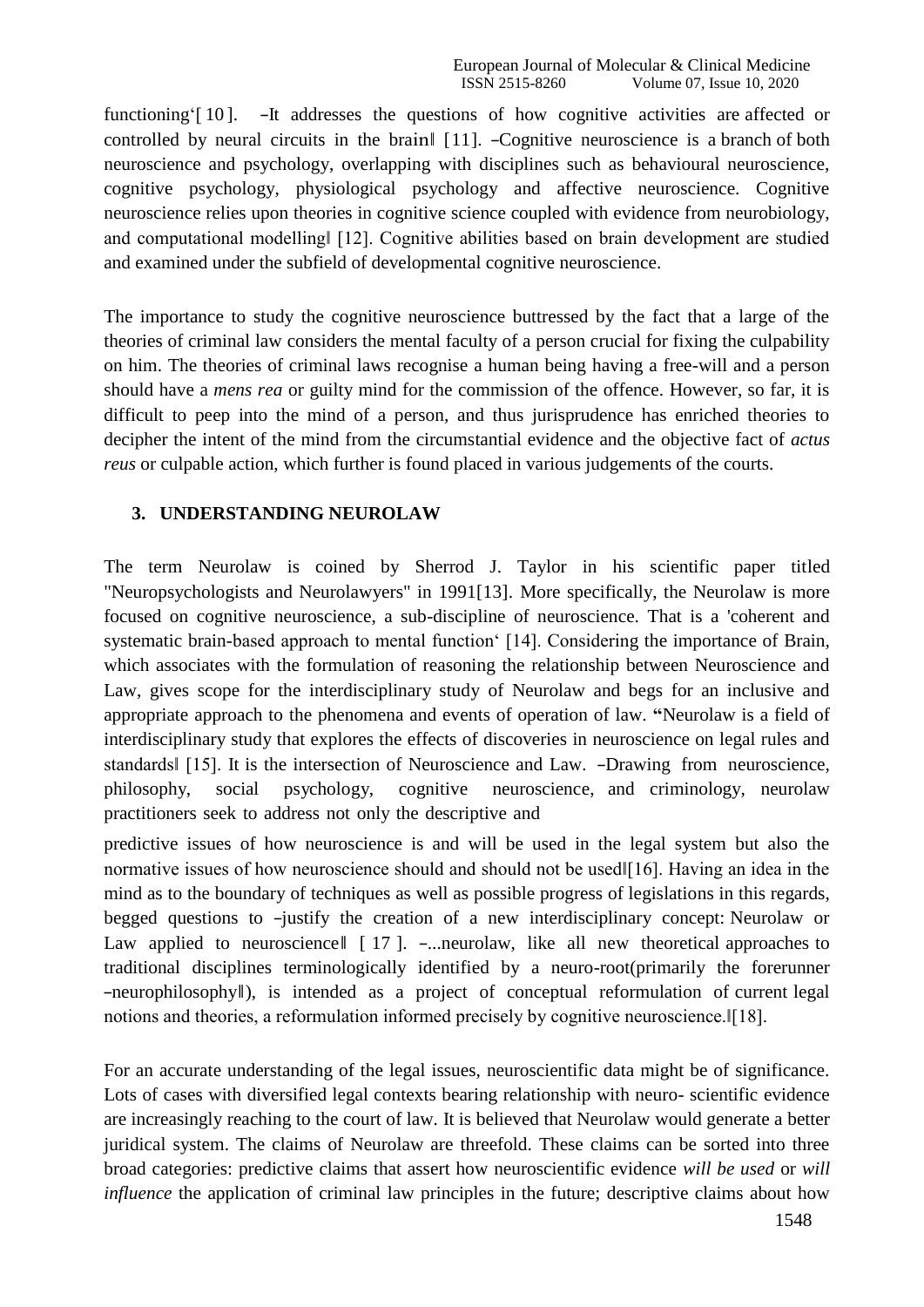neuroscientific evidence *is being used* in practice; and normative claims which assert how neuroscientific evidence *ought to be used* in practice‖[19].

The central idea about Neurolaw, from the above we can sum up, is that it is application or application potential of neuroscientific findings in legal studies. Neurolaw is to analyse and apply the neuro-scientific results in legal studies. In this context, though the term Neurolaw is used by various authors in their articles and scholarly works, however, there is still scope for an inclusive and critical analysis of the operational definition in the light of jurisprudence.

# **4. THOUGHTS ON JURISPRUDENCE**

―The word comes from the Latin term *juris prudentia*, which means "the study, knowledge, or science of law‖[20]. ―This signifies that like any other social study, the law is also studied scientifically or systematically‖[21]. ―In modern law jurisprudence is understood as a term that embraces a spectrum of questions about the nature and purpose of law and responses made to them‖[22]. As per, Merriam-Webster Lexicon, "jurisprudence: noun: the science or philosophy of law"[23]. The word jurisprudence is derived from a Latin word jurisprudentia which in its widest sense, means "knowledge of the law"[24].

An English jurist Sir Thomas Erskine Holland defines, jurisprudence as, " Jurisprudence is the formal science of positive law'"[25]. Keeton defines jurisprudence as "the study and systematic arrangement of the general principles of law"[ 26 ]. Dr C. K. Allen defines jurisprudence as ―the scientific synthesis of all the essential principles of law‖[27]. Dr M.J. Sethna defines jurisprudence as ―a study of fundamental legal principles including their philosophical, historical and sociological bases and analysis of legal concepts‖[ 28 ].Jurisprudence is the grammar of law. It is a study of the "fundamental principles of law"[ 29 ]. If we consider in the context of present-day, Jurisprudence can

tentatively be suggested that works or thoughts and philosophy of law, writing about the law in its relations to other disciplines, expositions of law. Jurisprudence is the eye to the law. Jurisprudence is the window to the law. Any understanding of the law and legal discipline is incomplete without understanding a robust discipline of thoughts on jurisprudence. Jurisprudence trenches on many disciplines of knowledge. There are various schools of law in jurisprudence like analytical or positive, sociological, historical, philosophical and realist. Each school of law in jurisprudence tries to define law in its domain of understanding and bodies of thoughts and philosophies. Now lets us turn to the meaning of law in various schools law.

# **5. MEANING OF THE LAW**

There are various definitions and meanings of Law. ―Various schools of law have defined law from different angles. Some have defined it based on its nature. Some concentrated mainly on its sources. Some defined law in terms of its effect on society, yet others defined it in terms of the end or purpose of law‖[30]. Natural law philosophers hold the content of a perfect law is deduced from the *reason* of a human being. The existence of law cannot be ascribed sans reasonableness of it. The natural law offers help prominently in two vital contemporary problems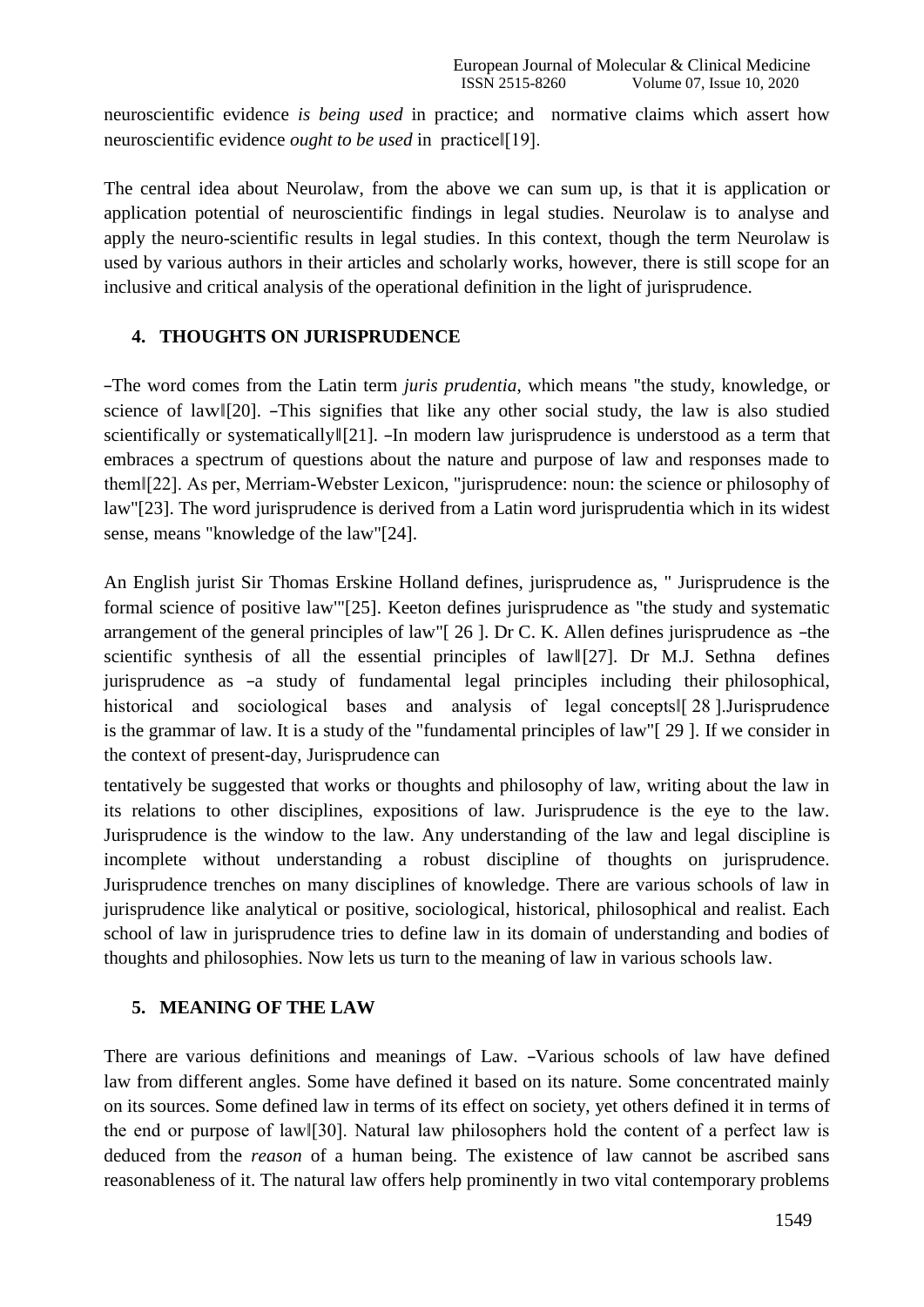viz., the validity of the unjust law and the abuse of liberty. Dr W Friedmann points that, the most important and everlasting theories of natural law have been inspired by the ideal of a universal order governing all men and the inalienable rights of the individuals. For "positivists" or "analysts" who rejected natural law, the law is concerned with what it is not what it ought to be. They propounded positivism. Its founder John Austin defined -Law is the aggregate of the rules set by men as political superiors or sovereign to men as politically subject [ 31 ]. In this sense applying the meaning of law in the contemporary political environment is, the law passed by a legislature. In Pure theory of law, Kelsen defines law as the de-psychologised command. Duguit from the sociological school of law considers law as -essentially and exclusively a social fact. The foundation of law is in the essential requirements of the community of life. ‖ Sir Henry Maine a proponent of the historical school of law says that law is -the rule whereby the invisible borderline is fixed within which the being and the activity of each individual obtain a secure and free space‖.

After considering different layers of meaning of law in various schools, it is necessary to analyse and explore the domain of Neurolaw through the prism of these schools. The author confines his analysis on Positive, Normative, and Natural, Philosophical and Sociological, Realist schools of law. For the convenience of narration, and to meet the scheme of things, positive and normative schools of law are discussed together.

#### **6. NEUROLAW AND THE POSITIVE SCHOOL OF LAW**

Bentham says law as;  $-A$  law may be defined as an assemblage of signs declarative of a violation conceived or adopted by the sovereign in a state, concerning the conduct to be observed in a certain case by a certain person or class of persons, who in the case in question are supposed to be subject to his power: such volition trusting for its accomplishment to the

expectation of certain events which it is intended such declaration should upon occasion be a means of bringing to pass, and the prospect of which it is intended should act as a motive upon those whose conduct is in question.‖ Austin says, ―Law is the command of the sovereign.  $\parallel$  –It is the command of the superior to an inferior and force is the sanction behind Law. As per Holland, -A Law is a general rule of external behaviour enforced by a sovereign political authority.‖

These jurists lay down the positive school of law where the law is considered as a command of the sovereign. In today's context law passed by the legislature is considered as law. And the sanction is the punishment of law made by the legislature. Though Austin's concept of law can be related to criminal law where enforcement is made by punishment, nevertheless, in the context of a positive school of law, it is the enforcement of the law which is made by the legislature that is pivotal. In this context, the term NeuroLaw is not a law, since, there is no such law or Act which is passed by any legislature terming Neurolaw. All that is considered in the context of Neurolaw is the neuro-scientific findings affecting the legal body of rules and regulations. It can be in the enforcement of the Law or the application of the in Court-room or by way of evidentiary weight during the trial of a case. Or it can be helpful in the formulation of a new law, say, considering the latest neuro-scientific developments in the field of juvenile, a law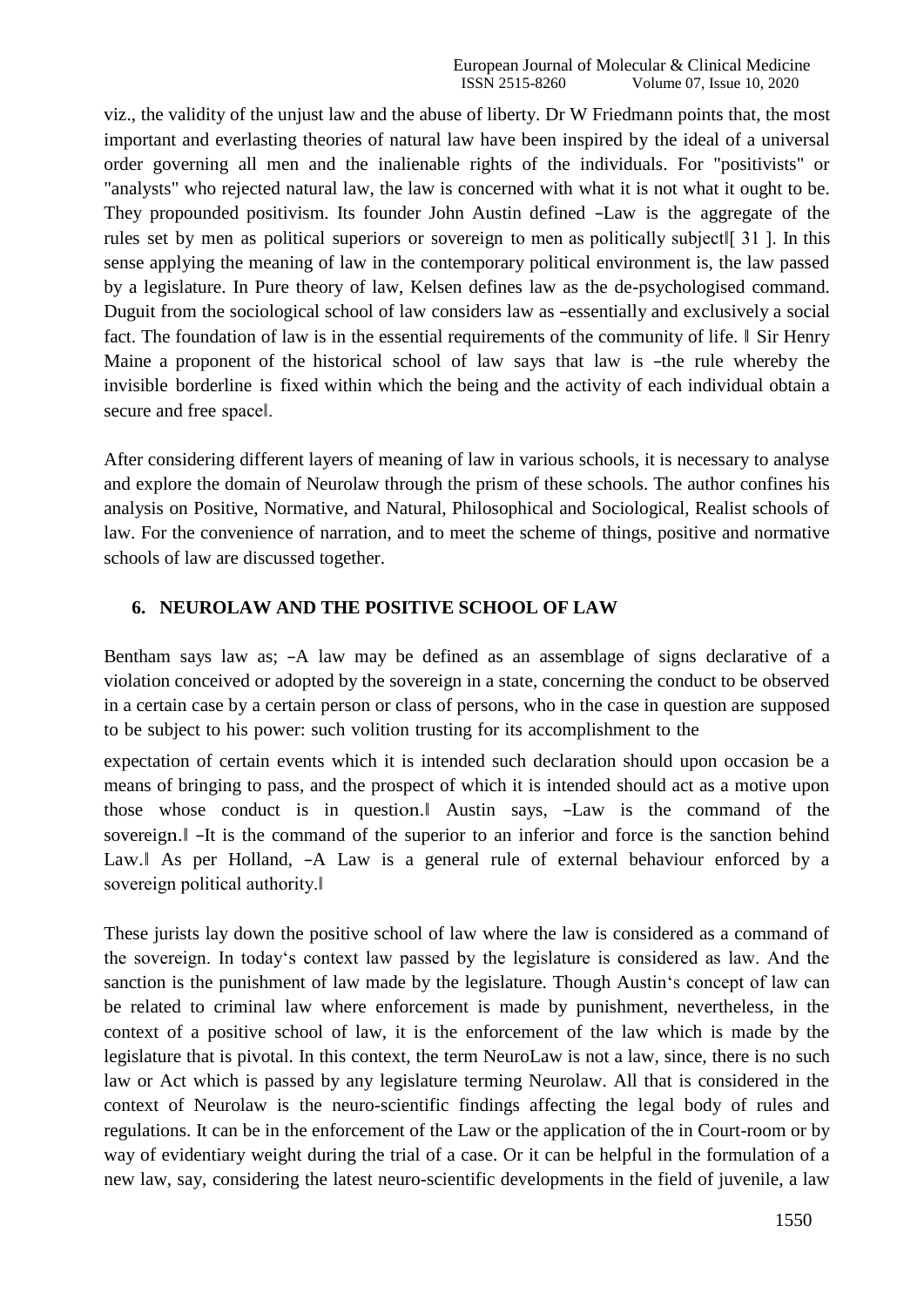is legislated for the better protection of the juveniles. Like the recent studies show how the founder of the Centre for Science and Laws believes ―new discoveries in neuroscience to navigate the way we make laws, punish criminals‖[32]. But that shall still be a law or simply a norm, not Neurolaw. So, the term Neurolaw shall be otiose if we see in the context of the Positive School of Law.

The positive school of law is also known as the analytical school of law. As we see the law is the command of the sovereign, means the source of law is not an abstract idea but by a body of agency where sovereign rest, can be related to a legislature, though in the constitutional context it can rest in Constitution, still, the source of law is drawn from written law. What true law is, found from the analysis of the letters of the law, the context of the letters through various well laid down methods of interpretation. While doing interpretation, a law so far may interpret some terminologies of associated with mind or brain, such as intention, knowledge, recklessness, insanity, imbecile etc. which traditionally are considered as a realm of psychology. If the central idea of Neurolaw is to find the association of neurological implication in the law in various facets, in the context of a positive school of law it can be to analyze an unlawful action of a human being which has neurological in origin rather than to his free-will to measure the culpability and the punishment to be meted out to him. It can be a matter of debate if the law can be less coercive to him or he shall claim exception due to the neurological findings. There are various interpretative techniques, from literal where the meaning of the law is found from the statute as a form of language to functional approach, where leaving the letters of the statute, the law is found from the intent of the statute, thereby, giving much broader and liberal scope for interpretation. In this vantage point, neuroscience can be associated with positive law. The process of this interpretation reduces law to an atomic level.

In atomic level law is considered more as a norm. The Positive School of law is reduced to an atomic level by Hans Kelsen, in his concept of Pure theory of law. This refinement of the positive law is called as a norm by Hans Kelsen, which is the law per se and not any natural, social, historical or political. It is simply the law as it is. It is simply the norm as it is. Norm is logical. Since normative science is an extension of positive law; it too adheres to sanctions behind law enforcement, and always retains an order of human behaviour, permitted or authorised, in an -ought $\parallel$  position means if A happens', B ought to happen', if A commits rape, B ought to be punished. Whether in fact, in a given case one A is punished or not that does not negate the ought' proposition. This -ought is different than the -ought of the natural school of law. Here the ought' is happening of the norm, whereas the in the natural school of the law, the -ought' means a law -ought toll conform with the values of natural law. In natural law, ought means or should or should be just or reasonable.

However, even if Kelson says, the norm is devoid of any social, historical or political values, the norm in itself is pregnant with a value or ethics which the law tries to enforce. So, values help in the construction of the norms, whether correct or not. In this context, if at any given point of time, a new law is constructed by the legislature considering the neuroscientific findings, it can be enforced and it can be an -ought|| - neuroscience may help suggest what

norms are effectively applicable for human beings because *Not all kinds of food, clothing, and shelter suit us animals, us members of the species Homo sapiens*. Factual descriptions allow at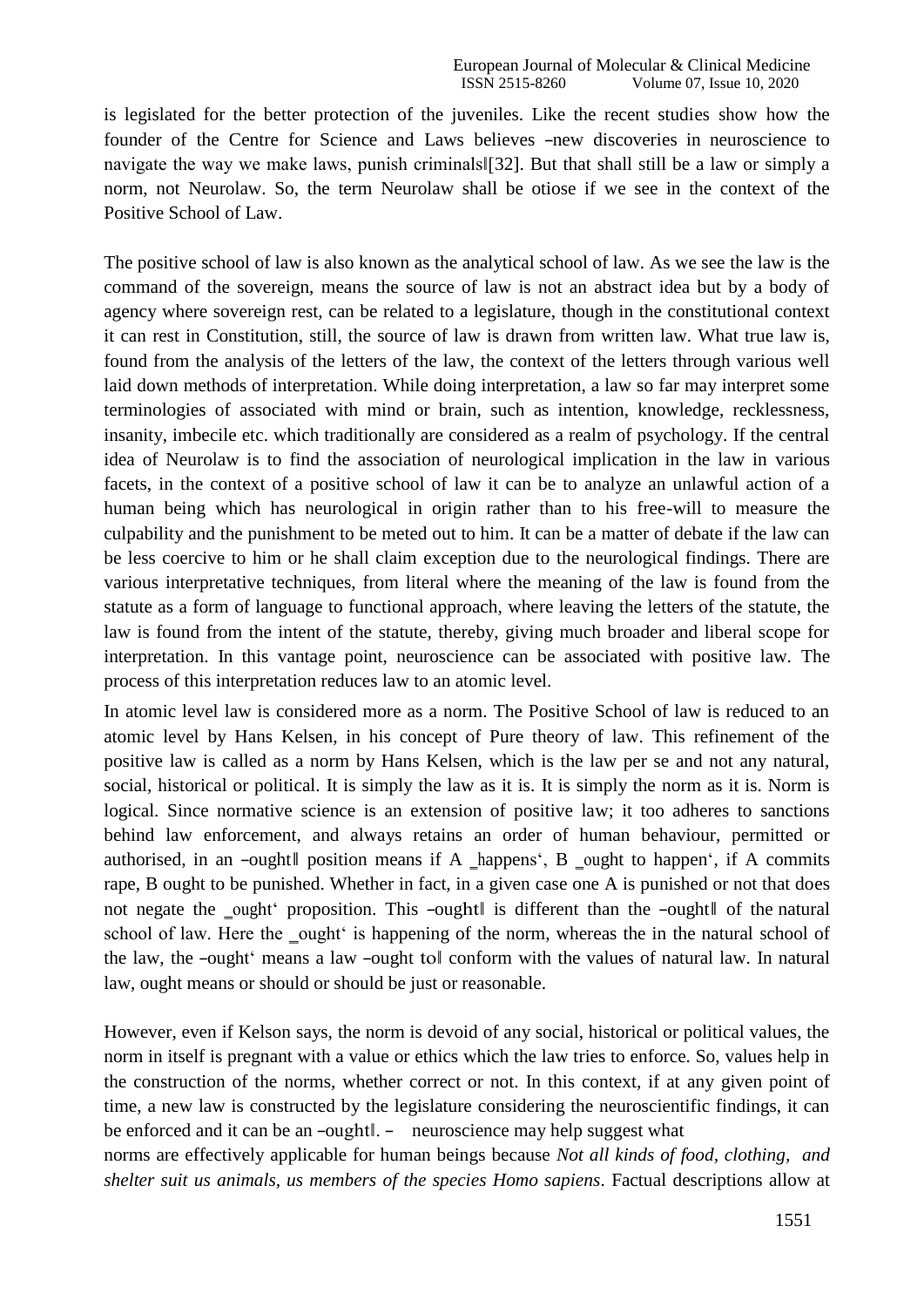least to discriminate which rules may be appropriate and which are not for creatures like us, structured and functioning in a certain way, or in other words, descriptions allow to fabricate a dress that could suit human beings well, that is, neither too tight nor too loose‖[33]**.**

―A *substantive* project in the law to use a terminology suggested in ethics by Nichols is concerned with an investigation preceding the construction of norms and dealing with the attempt to understand whether these folk views describing behavior and defining norms are actually correct. It is reasonable to think that when writing regulations and norms, lawmakers posed themselves such questions. Legal formulations reflect the sensitivity of the drafters of the codes (in legal systems where codes are present) or of regulations, as well as the scientific knowledge of their time and, finally, the socio-cultural environment that inspired it [34].

However, given the nature of neuroscientific findings, foreseeable, the -ought would be more in the form of procedural law or law of evidence to take cognisance of the neuro- scientific findings rather than, a substantive normative value. In the same example, thus, if a person commits rape with ―intention‖, he ought to be punished. Here the prescription of punishment is substantive normative. However, whether the person has substantive ―intention or not' that shall ultimately be examined by procedural or evidentiary norms. Here we are not considering whether the person is punished or not. Our examination is only to lead the effect of neuroscientific findings through the use of the procedure.

So far in legal studies, whenever the use of the word in a psychological domain or signifying the motivation of the person is used, eg. intentionally, knowingly, recklessly etc. these are not examined through the measured-scientific way but are found through traditional ways of

understanding the human psyche through seer experience gained by a Judge. It is in the legal studies known as, finding subjective intent of *mens rea* from the objective fact of *actus reus*. Here, a judge considers these words of psychology which are more of folk psychology than scientific psychology. In the passing it to note that the incorporation of principles of *mens rea* in law is to distillate the law of unreasonableness and is a product of Natural School of Law, as well as recognition of dualism of mind and body, discussed later part of this work. If at a given period a judge considers the scientific advancement of neuroscience and incorporate those finding in the given letters of the law, there, the neurolaw would be more in the domain of realist school of law whereby the source of law would be from the judgement of the court of law, and neurolaw, what it means, shall be merged inside the realist school of jurisprudence. The scope of this debate in realist school is presented in another section of this article.

# **7. NEUROLAW AND THE NATURAL LAW SCHOOL**

For the Natural Law School, law emanates from *the reason* of a person and a reasonable law should be followed. At times, the reasonableness of the law is considered also as *morality* or *justice*. A reasonable law is morally correct and just. A reasonable law does justice to the parties. A law is reasonable as it is the order of nature thus nature has dictated it. A law, since is given by nature herself, is reasonable and hence morally just. As noted earlier, natural law serves two vital purposes, i.e. to review the validity of unjust law and the abuse of liberty. Natural Law endowed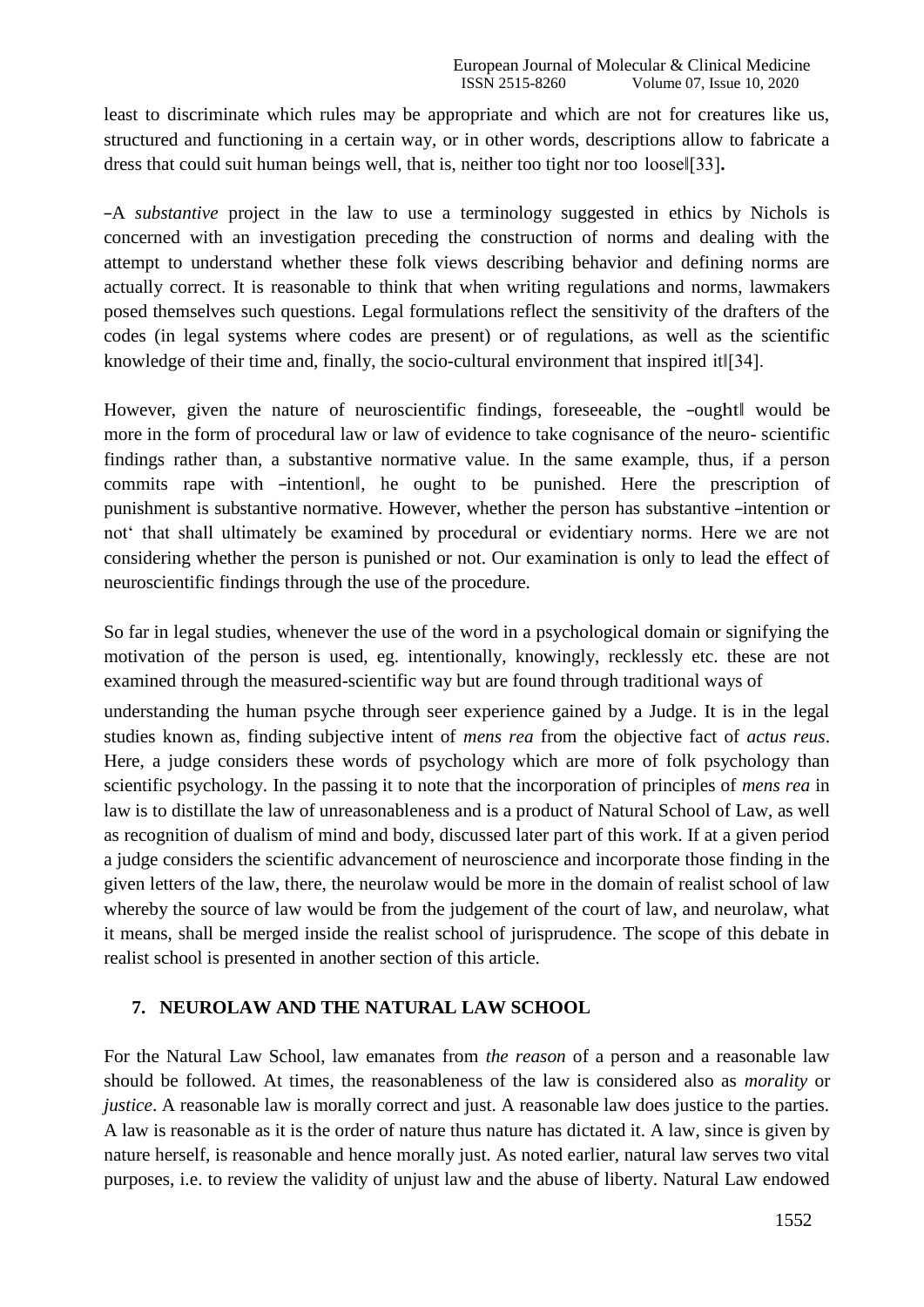humankind with natural and inalienable right to assert from the state. In this context, a neurological behaviour of a person as an integral part of biology can be considered as order of nature. And any law that does not take into cognisance the order of nature or biological entity of a being can be considered as an unjust law, and enforcement of the unjust law shall be an abuse of liberty. And the domain of jurisprudence that explores the validity of law from the context of ethics is philosophical jurisprudence. A person can assert his right in the court of law against the state as a violation of his inalienable right. Here the operation of Neurolaw can be inclusive in the substance of Natural Law. And it shall be immoral as well as unjust not to consider the behaviour of a person which has the roots in neurons. At times a supposedly illegal behaviour shown by a person emanating from neurological compulsion can be taken into consideration by law, otherwise, it shall be immoral and injustice to him. The action can be correlated to the neuron of a person than his free-will, a theory which is often considered a sacrosanct in jurisprudence. The implication of Free-will theory ranges from the simple contractual relationship to misfeasance and a crime. In criminal jurisprudence, this concept is developed by the natural school of law in the shape of Mens Rea or the guilty mind of a person for the commission of an offence. A proscribed action done without free-will negates Mens Rea for the crime. Mens Rea means the morally wrong state of mind for the crime. However, as noted earlier it is difficult to decipher the state of mind of a person. The present state of affair is to find the intent of the mind from the circumstantial evidence and the objective fact of *actus reus* or culpable action, that sans scientific method to gauge the intent of a person. There is no scientific method to gauge the intent of a person, giving a possibility to readily translate into the normative domain. In this grey area of natural law school, a debate can be established with the domain of Neurolaw, as

to find association or dis-association, exploring the possibility as well as drawing the limitation of neuroscience to peep into the mind of the person, through its recent advancements. While feeling the need for the interdisciplinary study of Neuroscience and Law, Arian Petoft and Mahmoud Abbasi, puts -What credit can be given to neuroscience today in full development? Can functional brain imaging have a place in criminal procedures to assess liability and dangerousness, for example? We will consider the limits of the techniques as well as the possible progress of the legislation in this field. These questions justify the creation of a new interdisciplinary concept: Neurolaw or Law applied to neuroscience"[35].

And as noted earlier, the present state of affair is to find the intent of the mind from the circumstantial evidence and from the objective fact of *actus reus* or culpable action that sans scientific method to gauge the intent of a person, is the method to use the folk psychology. Here a judge due to his vast experience of dealing with cases subjectively reaches to a conclusion that the accused has acted intentionally or not. He also uses his experience to learn the conduct of the accused before him in the dock; he observes countenance and demeanour of the accused. And, since science is struggling to establish various shades of mind, the judge applies the objective criteria established by law to reach the intent from actus reus, which ultimately is the subjective mind of the judge. This is acknowledgement tacitly that the statement of law is handed down by the judge, precisely the domain of realist school of law. Here a debate exists from the context of neurolaw as to how far the law should recognise these terminologies of psychology and try to bring meaning to it through perceived or common meaning. Should we adhere to this process of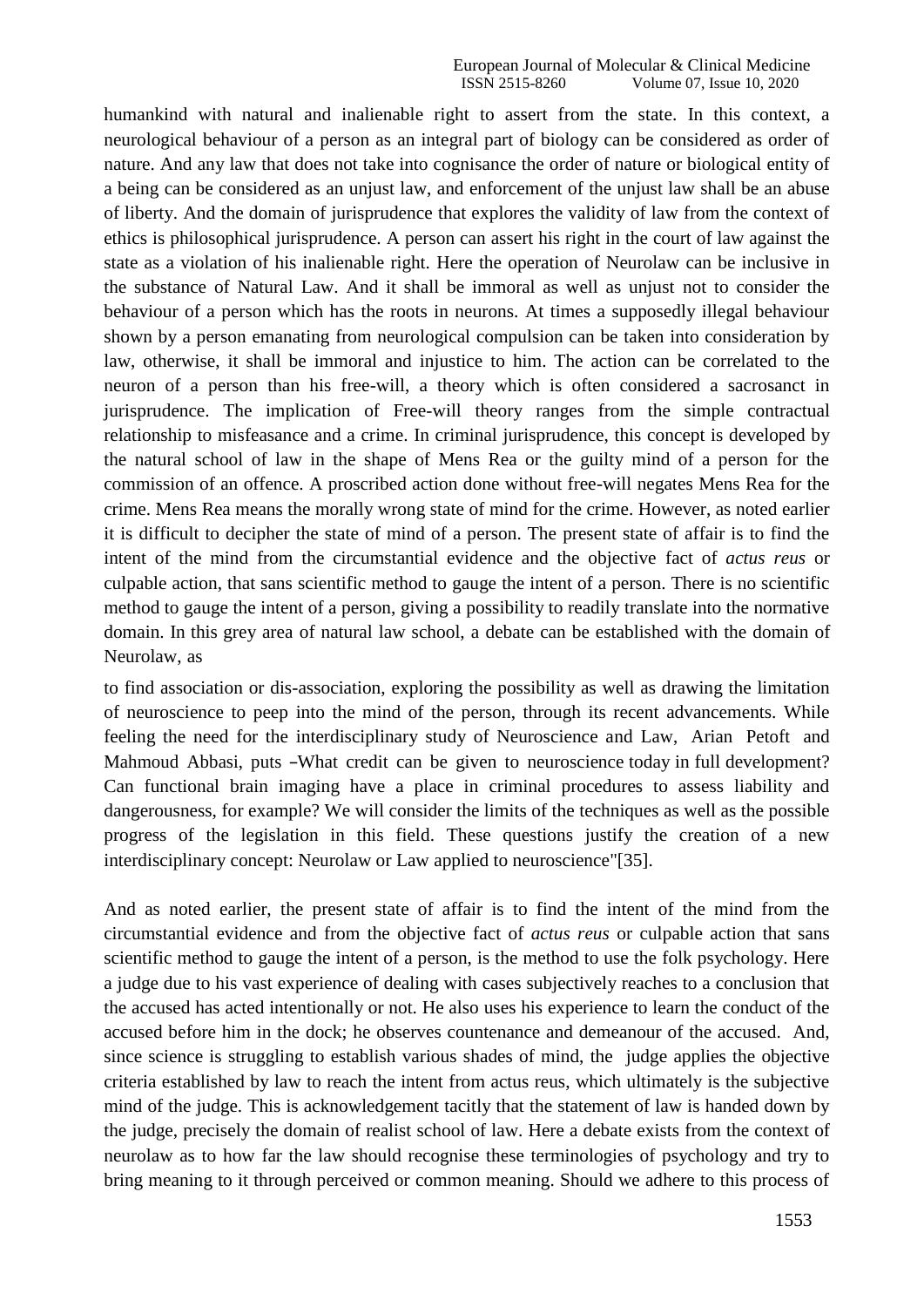finding the motivation or intention of a person as it has been so far are found, though a process of procedural law, as because it is producing good and to some extent a predictable results. Contesting the claims of the defenders of this folk psychology, Eugenio Picozza, states in his introduction to the Neurolaw,―.....the fact that such descriptive assumptions produce effective predictions or desired consequences is contingent. If we never question their truth, we will never know why they work. If we never worry about the truth or falsity of the theories about the functioning of the human mind that we use in legal practices, these practices will work or not regardless of our control, and therefore they are unlikely to be easily manageable ‖[36]. From these premises, the role of neurolaw can be profound to further the cause of natural law jurisprudence.

#### **8. NEUROLAW AND THE PHILOSOPHICAL SCHOOL OF LAW**

Philosophical or ethical school of law is considered as part of the natural school of law. This school aims certain ideals to be achieved by law. Law is meant for this objective. It seeks to investigate the purpose of law and the measure and manner in which that purpose is fulfilled. Here too, law springs from *reason*. However, the objectives of the law are to beautify, flourish and realise the *personality* of the human being. Whenever a question regarding *morality* of action appears, the philosophical jurisprudence serves to throw light on it. The philosophical jurisprudence deals with *ethics*. According to Salmond ―Philosophical jurisprudence is the common ground of moral and legal philosophy, of ethics and

jurisprudence‖. The perfection of human personality is the ends of the law**.** Salmond, though is considered as a positivist as he believed in legislation as a tool for regulating the behaviour of a subject, however, he is also criticised as throwing the natural law through the window of positive law. He devoted his life for the cause of advancing the philosophy of -pain and pleasure which he believed that nature has placed mankind under the subjugation of these values. For him since, nature has placed the psychology or the frame of mind of a person under the empire of avoidance of pain and seeking pleasure, and these are the touchstone for the moral judgement. For him, the morality of an action is justified from the prism of pleasure and pain value i.e the consequence that is derived from the action. For Salmond, the consequence of the action determines the morality of the action. For a person, morality is based on pleasure and pain and, for the nation-state the morality is based on whether an action serves the greatest happiness of the greatest number of persons. So it is the happiness index that determines if a law is morally correct. While on the other end, Immanuel Kant considered law is an end in itself. For Kant, the morality of the action lies from the means to achieve the end, rather than the end itself. Kant believed, the duty ethics, which a person must do, for the sake of doing the duty itself; which ultimately leads to expansion of the freedom of an individual as it is self-imposed. He laid down the deontological philosophy or duty ethics. This thick debate of morality of an action is now out of the confine of the philosophy or ethics. "These days, biology and neuroscience are addressing the moral sentiments"[37]. "Science can advance ethics by revealing the hidden inner workings of our moral judgments, especially the ones we make intuitively"[38]. The seemingly simple, moral decision or judgement is a complex process of the mind. Started from biologist E.O Wilson, laying down that the all nearly all moral judgement can be deciphered through evolutionary biology, to contemporary psychologist Jonathan Haidt, insisting on the role of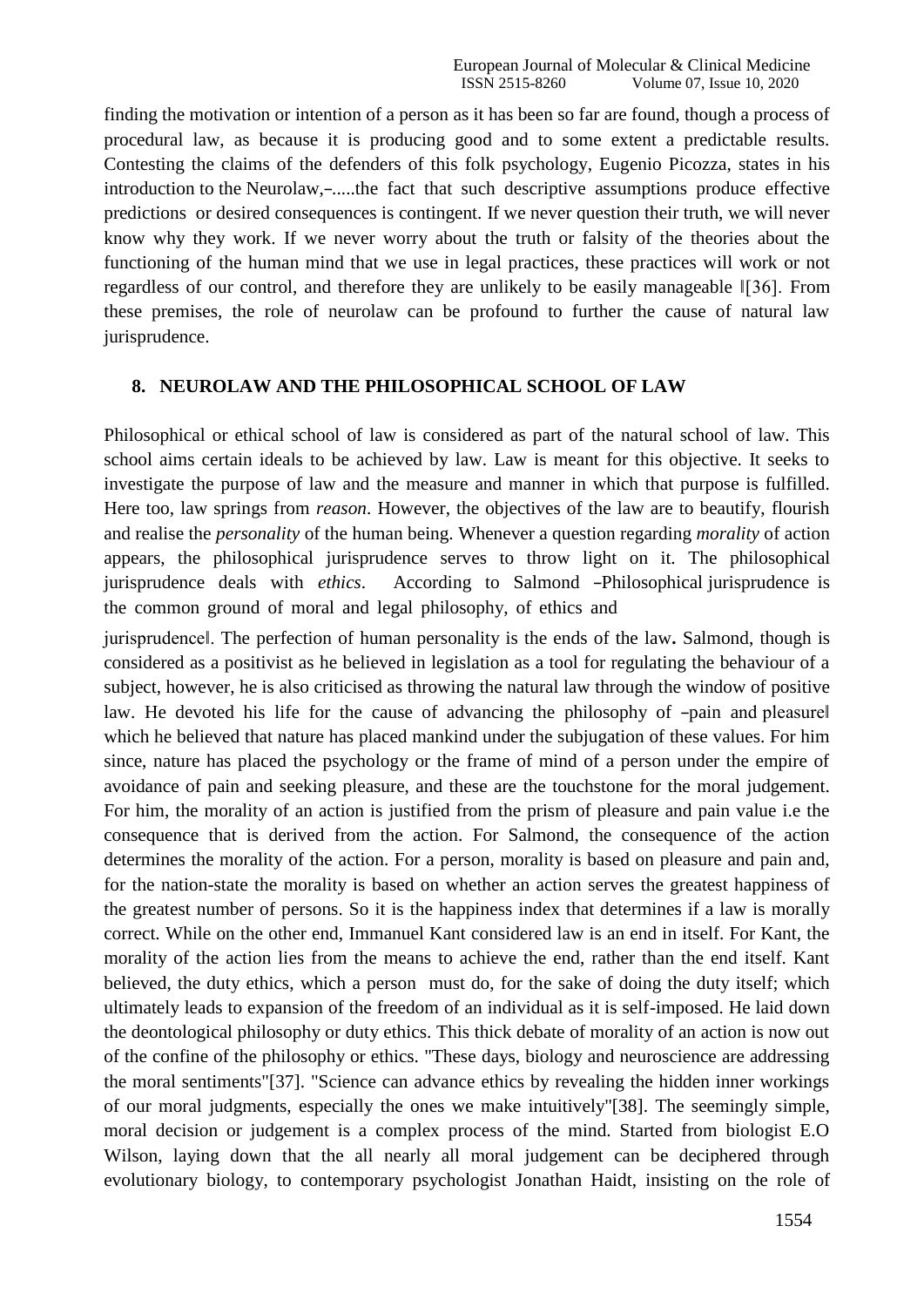biology in answering moral judgement. "The neuroscience of morality is in its infancy, with the first brain imaging studies of moral development undertaken only in 2001"[39]. These days, cognitive neuroscience tries to unravel the mystery behind the complex process of the mind which leads to moral judgement and also assigns the part of the brain which is responsible for it. As a branch of neuroscience, neuroethics charts a new journey. It has two dominants traditions of ethics of neuroscience and neuroscience of moral judgements. However, "recent work has sought to draw philosophical and ethical implications from the neuroscience of moral judgment. Such work, concerns *normative moral neuroscience*, a third tradition of neuroethics"[40].

"New technology and neuroscientific techniques have led to novel discoveries about the functional organization of the moral brain and the roles that neurotransmitters play in moral judgment"[41].

However, some authors believe that there are limitations of these new scientific developments and there are still scopes for the philosophy. ―The complexity of the brain cognitive functions and the performance *limits* of current neuroscience techniques for discovering the secrets of the brain on one hand, and the need for neuro-litigation development with ethical-legal constraints, on the other hand, caused some limits in *law and neuroscience*‖[ 42 ]. *"*Biology and Neuroscience are addressing issues related to moral sentiments, but this does not mean that Philosophy has lost its importance in the debate‖ [43]. From this vintage, the role of Neurolaw would be establishing a rich dialogue in the philosophical school of law; and it shall be profitable for both the fields to engage in discussion, deliberate upon and cross-fertilise ideas in the context of ethical jurisprudence.

# **9. NEUROLAW AND THE SOCIOLOGICAL SCHOOL OF LAW**

The term sociology was firstly used by Auguste Comte. He is considered the father of sociological science. He advocated the use of the scientific method in sociology. He believed that as society is like an organism, the scientific method can help progress it. The study of sociological approaches to the law was first undertaken by Rudolf Von lhering. Ihering viewed the origin of the development of law is a constant challenging one ridden with struggle and conflicts to cast an order in the state. Hence, there was no spontaneity in the development of the law. As per Eugen Ehrlich the social facts are the source of the law of a community rather than the letters of the law formally handed down. He said, ―at present as well as at any other time the centre of gravity of legal development lies not in legislation, nor in juristic science, nor in judicial decision, but in society itself‖.

The sociological branch "examines the actual effects of the law within society and the influence of social phenomena on the substantive and procedural aspects of law"[ 44 ]. Sociological School of Law considers law as a social fact. Law is a sociological fact found in society. Duguit considers law as ―essentially and exclusively a social fact. The foundation of law is in the essential requirements of the community of life. It exists only when the men live together‖. It can be the behaviour of the person in his daily intermingling, assimilation and association in the society. Rosco Pound defines law as  $-a$  social institution to satisfy social wants. The central idea of Neurolaw is to find an association of neurological implication in the law in various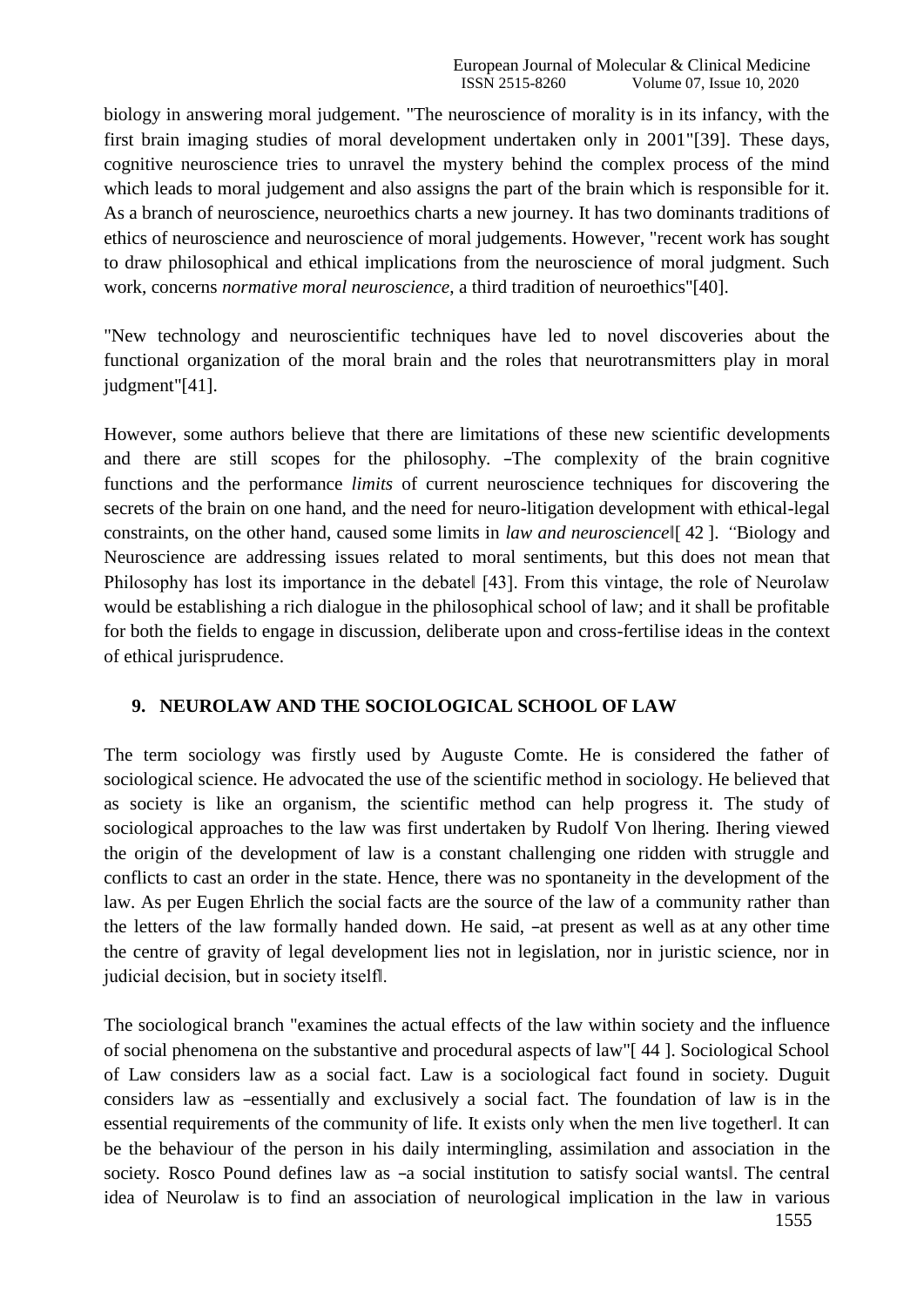facets. ―There is a truly enormous corpus, growing daily, on many causal pathways by which biological processes influence behaviours in all species, including humans‖[45] A behaviour influenced by a neuron is a physical fact. The exhibition of the behaviour by a person can be considered as a social fact when the behaviour influences other's behaviour and thereby creates a phenomenon sufficient for the society to take cognizance of. Sociology and criminology are intertwined. Many sociologists contributed a great deal in the field of criminology. The approach to the criminology by a jurisprudential- ist is made through the window of sociological school of jurisprudence, and so far there is not separate criminological school of jurisprudence. Hence, behaviour influenced by a neuron is very well a probing fact for the criminology as well as sociology. It is an interest to the sociology as well as to the criminology to find a pattern or study the pattern say of a deviant youth stemming from the neurons.

The sociological school also regards law as a tool of social change and examines the effect of social conditions on law and vice versa. Pound also sees law having a functional approach to bring ―social engineering‖ of competing private, public and social claims or interests. The approach of the law is to harmonise and balance the competing claims. The private claim includes freedom of volition, freedom of conscience and his physical integrity. From the standpoint of political life an individual claims public interest. Social interests are the desires of a person thought in the spear of social life. The interest of the society rests in common security, social morals, social institution and shared or general progress. Social interest in general progress has economic, political and cultural aspects. Cultural progress is inclusive of *free science* and arts, promotion of educations and learning. The assertion of *scientific temper* for the promotion of everyone's lives can be a social interest. The avowed objective of the neurolaw so far is to associate the implication development of neurosciences on legal discipline in order to make law accurate and scientific in some areas. However, it cannot also be discounted the thoughts of a neuroscientist who seeks for the recognition of his scientific understanding and temper of an event that so far is claimed by law. It shall be an interest of the society to see how claims of an individual or his political interests are weighed and balanced in the light of latest neuro-scientific developments. The recognition of neuro- scientific data shall able to be a fair appreciation of facts in judicial determination and shall further the cause of the rule of law, basic to the political interest. It is also an interest to observe some of the latest neuro-scientific developments which try to show a bio-marker of deviation in a person which in turn shall help in the political interest of security and maintenance of law and order of the state by way of preventive arrests of the deviant.

#### **10. NEUROLAW AND THE REALIST SCHOOL OF LAW**

The concentration of Realist school was more on what happens to law in reality as fact before the court rather than finding the meaning of the law from a logical premise of positive law or esoteric ideologies of natural law. The school observed more on the happening in the court of law. The proponents of this school concentrate more on the decisions given by the judge and the human factors understood from ascertainable facts, like, his personality, psychology, education, learning, social environment, brought up, economic conditions, political thoughts, business interests etc. Justice Home says ―the prophecies of what the courts will *do in fact* and nothing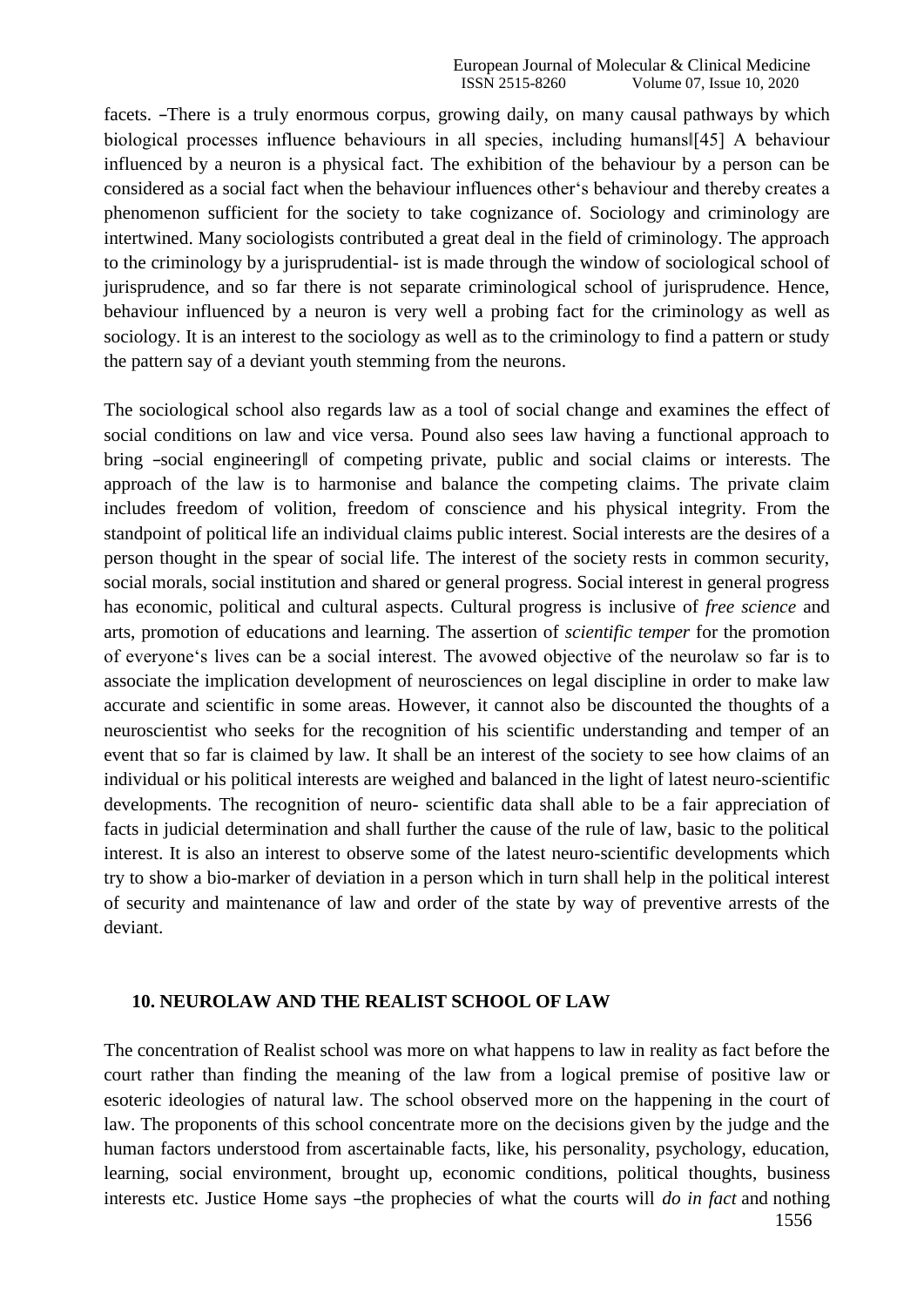more pretentious are what I mean by the law‖. Homes considered the importance of the experience of life without divorcing the logical conclusion of law. Homes acknowledged the *scientific valuation* pregnant in law**.** For Dewey, the choice between different values can be *verified scientifically.* Homes put the lawyer in the centre stage of law. Jerome Frank, emphasises on the duty of a judge and a lawyer in every case to do some

‗constructive‖ not to simply follow the precedents. For him, if a judge is giving a judgement, he must take care of the *changed social conditions* and not to blindly follow the precedents. For, Frank, the certainty of law is a myth. The principal features of Realist approach as per Llewellyn are, a desire to *improve* the law and vital interest in the ends of the law; consideration of the dissimilar situation in practise to that of the law of logic; objective evaluation of law through its repercussions; the law is a means to the social ends and every part of the law has to be constantly examined for its purpose; and dynamic conception of law and the law crafted by the judiciary. If we take the Homes approach to the law, the Neurolaw would weigh the normative law in scientific valuation but, ultimately it shall be effective, if at all the judge in fact applies it. And in the hand of Frank, a lawyer may seek to redress an issue not simply applying the law to facts rather, finding *constructive* scope in the letters of law the neuro-scientific advancements, which at present lawyers are doing. And in this changed social conditions, the understanding of the motivation, an example of an accused, are attempted from diversified disciplines including the neurosciences. The application of neuroscientific advancements is finding the possibilities to *improve* the law and evaluation of law from the standpoint of effect, which shall be unscientific if not applied. If Neurolaw is to find to scope, from the realist evaluation, it would simply be by the application of neuroscientific advancements in courts of law and reflected in the judgements by a judge to elucidate a legal issue or reaching to a conclusion on a legal issue, and not Neurolaw as such.

#### **11. CONCLUSIONS**

The process of interaction of neurolaw in jurisprudence is diversified. While it is diffused in the positive law in the interpretative skilled, in the normative domain it has the possibility of incorporation. It can further the cause of natural law to distillate the positive law, and in the philosophical debate, it can shade lights on morals and ethics. Social engineering can borrow thoughts from neurolaw, and a judge can be realistic recognising its development and importance. The more neurolaw engages with jurisprudence, the more it shall sharpen its cause and scope.

#### **ACKNOWLEDGMENT**

None

# **CONFLICT OF INTEREST**

The authors declare no conflict of interest in this study.

#### **12. REFERENCES**

- [1] Petoft A, Abbasi M. Current limits of neurolaw: A brief overview. *Médecine & Droit*. **2020**;2020(161):29–34.
- [2] N Rose & JM Abi-Rached, *Neuro: The new brain sciences and the management of the*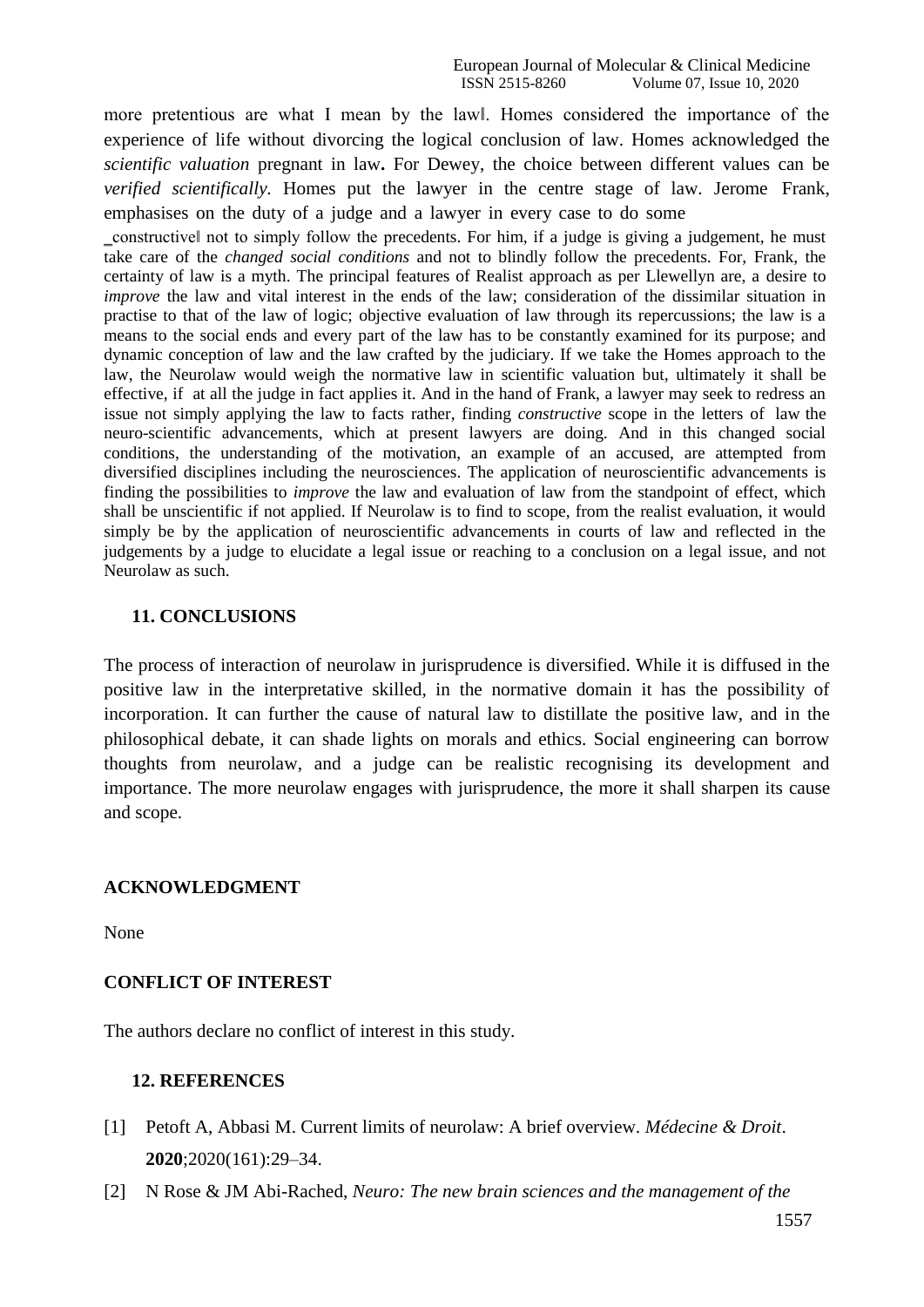*mind*, in Princeton University Press, EBSCO Publ, Princeton University Press, 2013.

- [3] [https://neuro.georgetown.edu/about-neuroscience/ l](https://neuro.georgetown.edu/about-neuroscience/)ast visited. 22.37/ 18/05/2020.
- [4] *["Neuroscience".](http://www.merriam-webster.com/medlineplus/neuroscience) Merriam-Webster Medical Dictionary.*
- [5] [https://dictionary.cambridge.org/dictionary/english/neuroscience last visited. 22.36/](https://dictionary.cambridge.org/dictionary/english/neuroscience%20last%20visited.%20%2022.36/) 18/05/2020.
- [6] [http://learn.neurotechedu.com/introtoneuroscience/ l](http://learn.neurotechedu.com/introtoneuroscience/)ast visited. 22.13/ 18/05/2020.
- [7] [https://neuro.georgetown.edu/about-neuroscience/ l](https://neuro.georgetown.edu/about-neuroscience/)ast visited. 22.37/ 18/05/2020.
- [8] [https://en.wikipedia.org/wiki/Cognitive\\_neuroscience#:~:text=Cognitive%20neuroscience](https://en.wikipedia.org/wiki/Cognitive_neuroscience#%3A~%3Atext%3DCognitive%20neuroscience%20is%20the%20scientific%2Care%20involved%20in%20mental%20processes) [%20is%20the%20scientific,are%20involved%20in%20mental%20processes.](https://en.wikipedia.org/wiki/Cognitive_neuroscience#%3A~%3Atext%3DCognitive%20neuroscience%20is%20the%20scientific%2Care%20involved%20in%20mental%20processes)
- [9] [https://en.wikipedia.org/wiki/Cognitive\\_neuroscience#:~:text=Cognitive%20neuroscience](https://en.wikipedia.org/wiki/Cognitive_neuroscience#%3A~%3Atext%3DCognitive%20neuroscience%20is%20the%20scientific%2Care%20involved%20in%20mental%20processes) [%20is%20the%20scientific,are%20involved%20in%20mental%20processes.](https://en.wikipedia.org/wiki/Cognitive_neuroscience#%3A~%3Atext%3DCognitive%20neuroscience%20is%20the%20scientific%2Care%20involved%20in%20mental%20processes)
- [10] [https://www.merriam-webster.com/medical/cognitive%20neuroscience l](https://www.merriam-webster.com/medical/cognitive%20neuroscience)ast visited. 22.39/ 18/05/2020.
- [11] [11[\].https://en.wikipedia.org/wiki/Cognitive\\_neuroscience#:~:text=Cognitive%20neuroscie](https://en.wikipedia.org/wiki/Cognitive_neuroscience#%3A~%3Atext%3DCognitive%20neuroscience%20is%20the%20scientific%2Care%20involved%20in%20mental%20processes) [n](https://en.wikipedia.org/wiki/Cognitive_neuroscience#%3A~%3Atext%3DCognitive%20neuroscience%20is%20the%20scientific%2Care%20involved%20in%20mental%20processes) [ce%20is%20the%20scientific,are%20involved%20in%20mental%20processes.](https://en.wikipedia.org/wiki/Cognitive_neuroscience#%3A~%3Atext%3DCognitive%20neuroscience%20is%20the%20scientific%2Care%20involved%20in%20mental%20processes)
- [12] https://en.wikipedia.org/wiki/Cognitive\_neuroscience#:~:text=Cognitive%20neuroscien ce%20is%20the%20scientific,are%20involved%20in%20mental%20processes.
- [13] Tovino, S.A. Functional Neuroimaging and the Law: Trends and Directions for Future Scholarship. *Am J Bioeth*. **2007**,44–56.
- [14] Cowan, Harter and Kandel, 343–391 (p. 344).
- [15] Petoft, Arian "A Historical Overview of Law and Neuroscience: From the Emergence of Medico-Legal Discourses to Developed Neurolaw". *Archivio Penale. 1* (3): **2019,** 53–8. PMC 4395810. PMID 25874060.
- [16] https://en.wikipedia.org/wiki/Neurolaw#:~:text=Neurolaw%20is%20a%20field%20of,o n%20legal%20rules%20and%20standards.
- [17] [ArianPetoft\(Researcher in Neurolaw, Assistant Professor of](https://www.sciencedirect.com/science/article/pii/S1246739119301022#!) [Law\)abMahmoudAbbasi\(Associate Professor of Medical Law\)](https://www.sciencedirect.com/science/article/pii/S1246739119301022#!) [https://doi.org/10.1016/j.meddro.2019.11.002.](https://doi.org/10.1016/j.meddro.2019.11.002)
- [18] Eugenio Picozza, Editor, Neurolaw, An Introduction,( vii-viii) DOI 10.1007/978-3-319- 41441-6.
- [19] Alimardani, Armin An Empirical Study of the Use of Neuroscientific Evidence in Sentencing in New South Wales, Australia‖.
- [20] [https://www.law.cornell.edu/wex/jurisprudence.](https://www.law.cornell.edu/wex/jurisprudence)
- [21] Daniel, Gebriel and Hassen Moh[amed, https://www.abyssinialaw.com/about-](https://www.abyssinialaw.com/about-us/item/1075-what-is-jurisprudence)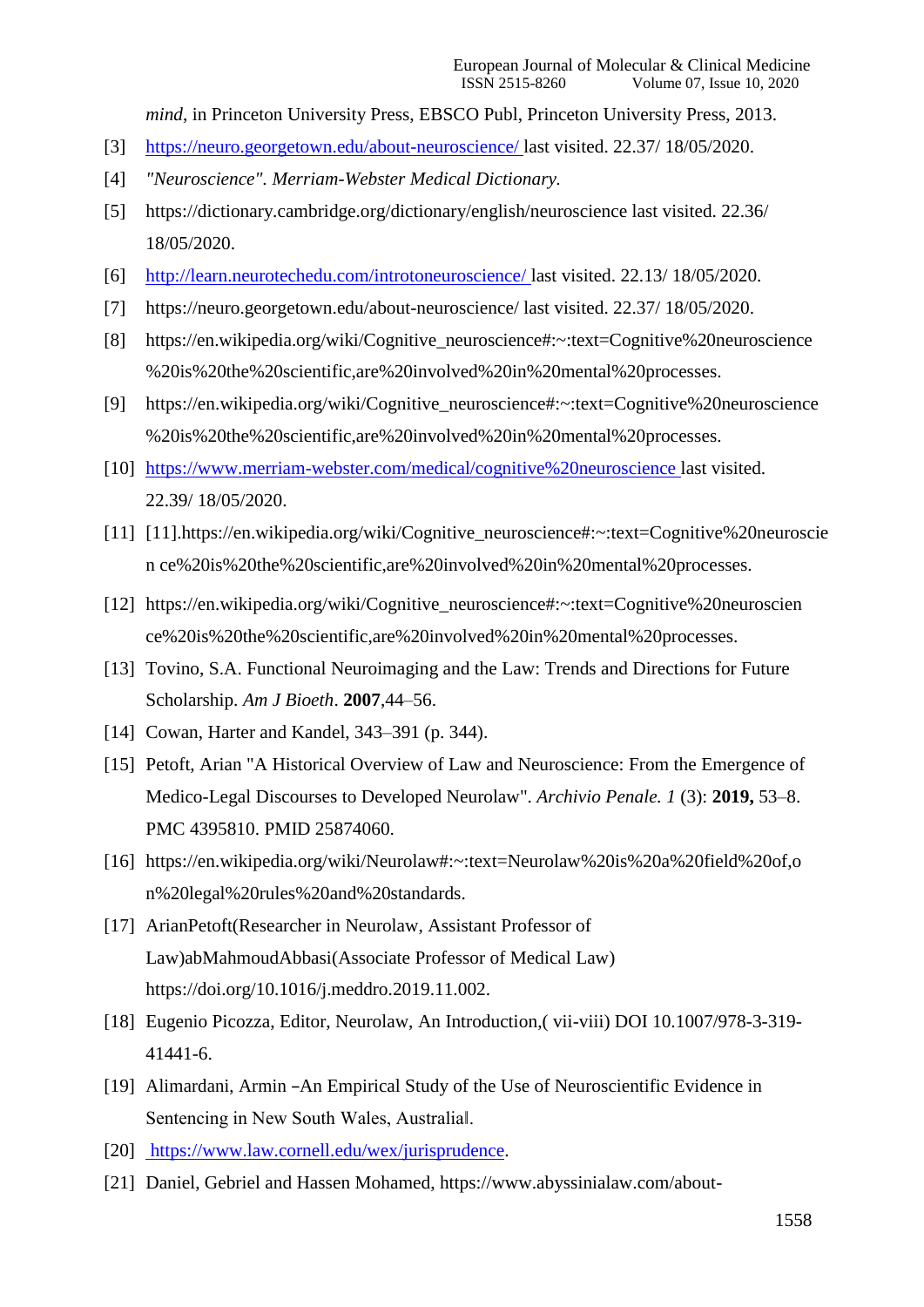[us/item/1075-what-is-jurisprudence.](https://www.abyssinialaw.com/about-us/item/1075-what-is-jurisprudence)

- [22] Daniel, Gebriel and Hassen Moh[amed, https://www.abyssinialaw.com/about](https://www.abyssinialaw.com/about-us/item/1075-what-is-jurisprudence)[us/item/1075-what-is-jurisprudence.](https://www.abyssinialaw.com/about-us/item/1075-what-is-jurisprudence)
- [23] <https://www.merriam-webster.com/dictionary/jurisprudence.>
- [24] [http://www.legalservicesindia.com/article/731/Jurisprudence.html.](http://www.legalservicesindia.com/article/731/Jurisprudence.html)
- [25] [http://law.uok.edu.in/Files/5ce6c765-c013-446c-b6ac](http://law.uok.edu.in/Files/5ce6c765-c013-446c-b6ac-b9de496f8751/Custom/6.%20jurisprudence%20final.pdf)[b9de496f8751/Custom/6.%20jurisprudence%20final.pdf.](http://law.uok.edu.in/Files/5ce6c765-c013-446c-b6ac-b9de496f8751/Custom/6.%20jurisprudence%20final.pdf)
- [26] Dr V.D. Mahajan, *Jurisprudence and Legal Theory,* 5th Edition, Eastern Book Company. Page, 9.
- [27] [http://law.uok.edu.in/Files/5ce6c765-c013-446c-b6ac](http://law.uok.edu.in/Files/5ce6c765-c013-446c-b6ac-)b9de496f8751/Custom/6.%20jurisprudence%20final.pd.
- [28] [https://www.srdlawnotes.com/2017/02/meaning-and-definition-of](https://www.srdlawnotes.com/2017/02/meaning-and-definition-of-)[jurisprudence.html#:~:text=Ulpian%20a%20Roman%20Jurist%20defines,and%20analy](https://www.srdlawnotes.com/2017/02/meaning-and-definition-of-jurisprudence.html#%3A~%3Atext%3DUlpian%20a%20Roman%20Jurist%20defines%2Cand%20analysis%20of%20legal%20concepts) [sis%20of%20legal%20concepts.](https://www.srdlawnotes.com/2017/02/meaning-and-definition-of-jurisprudence.html#%3A~%3Atext%3DUlpian%20a%20Roman%20Jurist%20defines%2Cand%20analysis%20of%20legal%20concepts)
- [29] Dr V.D. Mahajan, *Jurisprudence and Legal Theory,* 5th Edition, Eastern Book Company. Page, 11.
- [30] Dr V.D. Mahajan, *Jurisprudence and Legal Theory,* 5th Edition, Eastern Book Company. Page, 26.
- [31] [http://www.legalservicesindia.com/article/1702/Analytical-Law-School.html.](http://www.legalservicesindia.com/article/1702/Analytical-Law-School.html)
- [32] Eagleman DM, [https://www.eagleman.com/research/neurolaw.](https://www.eagleman.com/research/neurolaw)
- [33] Eugenio Picozza, Editor, Neurolaw, An Introduction,(xx) DOI 10.1007/978-3-319- 41441- 6.
- [34] Eugenio Picozza, Editor, Neurolaw, An Introduction,(xix-xx) DOI 10.1007/978-3-319- 41441-6.
- [35] [ArianPetoft\(Researcher in Neurolaw, Assistant Professor of](https://www.sciencedirect.com/science/article/pii/S1246739119301022#!) [Law\)abMahmoudAbbasi\(Associate Professor of Medical Law\)](https://www.sciencedirect.com/science/article/pii/S1246739119301022#!) [https://doi.org/10.1016/j.meddro.2019.11.002.](https://doi.org/10.1016/j.meddro.2019.11.002)
- [36] Eugenio Picozza, Editor, Neurolaw, An Introduction,(xx) DOI 10.1007/978-3-319- 41441- 6.
- [37] H.D.B.R Machado Sengudo, and R.C. R Machado, -Biology, Justice, and Hume's Guillotine‖( 2017) 12 *Phenomenology and Mind*, 238-246. <DOI: 10.13128/Phe\_Mi-21122>
- [38] Joshua D. Greene, ―Beyond Point-and-Shoot Morality: Why Cognitive Neuro-Science Matters for Ethics[‖, http://www.jstor.org/stable/10.1086/675875.](http://www.jstor.org/stable/10.1086/675875)